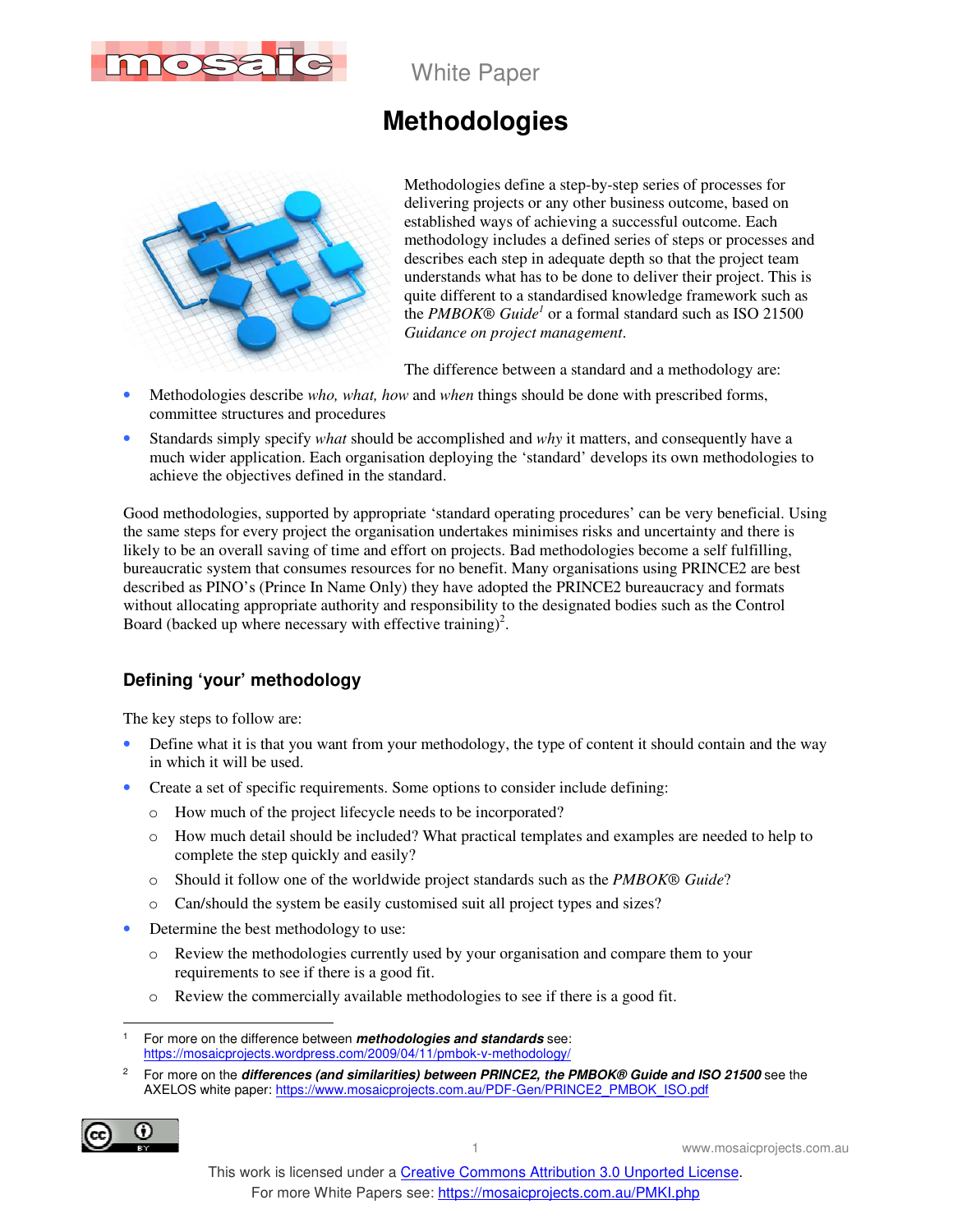# White Paper



- o Select the option with the best fit to your requirements
- The best methodology is still only likely to have a 90% fit (or less), this is normal. Make sure you can customise the remaining elements to meet the specific requirements of your organisation, and of each 'unique' project or program.
- Ensure adequate flexibility for the range of projects in your organisation. Do not let software tools and 'fads' dictate your methodology or capabilities by limiting the work you can manage. Methodologies need to be able to accommodate innovation and continuous improvement whilst maintaining standards and quality. One size does not 'fit all'.

# **Building 'your' methodology**

The basics of what is required to define a business process within a methodology include:

- Knowing precisely what is to be done. Standards and guides such as the PMBOK only provide general guidance.
- Defining precisely the inputs, outputs and performance criteria. One example: Qualitative risk analysis (*PMBOK*<sup>®</sup> *Guide* 6<sup>th</sup> Ed., 11.1.3.1) requires the definition of relative impacts – but what represents a 0.70 impact (very high), \$5000, \$50,000, \$500,000 – the methodology has to make these definitions. The 'impact' can apply to quality, safety, time, cost – which ones matter and need including in the methodology, which can be left out??
- Develop 'Standard Operating Procedures (SOPs)<sup>3</sup>' that define the people responsible for performing the processes by roles, responsibilities and authority levels. Including creating or adapting templates<sup>4</sup> and guidance documents to implement the processes consistently.
- Define the work flows. The *PMBOK<sup>®</sup> Guide* is well laid out in this respect but only deals with a single pass – methodologies need to deal with iterative builds.
- Define the project control systems<sup>5</sup> and standard KPIs<sup>6</sup>.
- Then you get to the questions of how often the processes are used, how intensely they are applied, who oversees the processes, how performance is measured, how the processes are improved and what happens if there is an identified problem or issue.

The real skill is to make sure the methodology is as simple, quick and easy to use as possible whilst applying sufficient rigour to optimise project outcomes. Creating a 'good' methodology from scratch using a standard such as the *PMBOK® Guide,* or adapting an existing methodology such as PRINCE2, involves some serious work and the research and development work needs to be properly resourced to ensure the methodology is developed properly and is useful and usable.

## **Implementing the methodology**

The key steps to make sure the 'useful' methodology is used are:

• Create an Implementation Plan supported by a change management plan. Implementing a methodology is a significant organisational change.

<sup>6</sup> For more on *designing KPIs* see: https://mosaicprojects.wordpress.com/2014/08/05/designing-effective-kpis/



2 www.mosaicprojects.com.au

 $\overline{a}$ 3 For more on **Standard Operating Procedures** see: https://www.mosaicprojects.com.au/WhitePapers/WP1086\_Standard\_Operating\_Procedures.pdf

<sup>4</sup> PMI members have unlimited access to a wide range of templates to collect and manage project information which can be downloaded from the PMI tools and templates library at https://www.projectmanagement.com. Method 123 offer a low cost commercial range: www.method123.com

<sup>5</sup> For more on **project controls** see: https://www.mosaicprojects.com.au/WhitePapers/WP1093\_Project\_Controls.pdf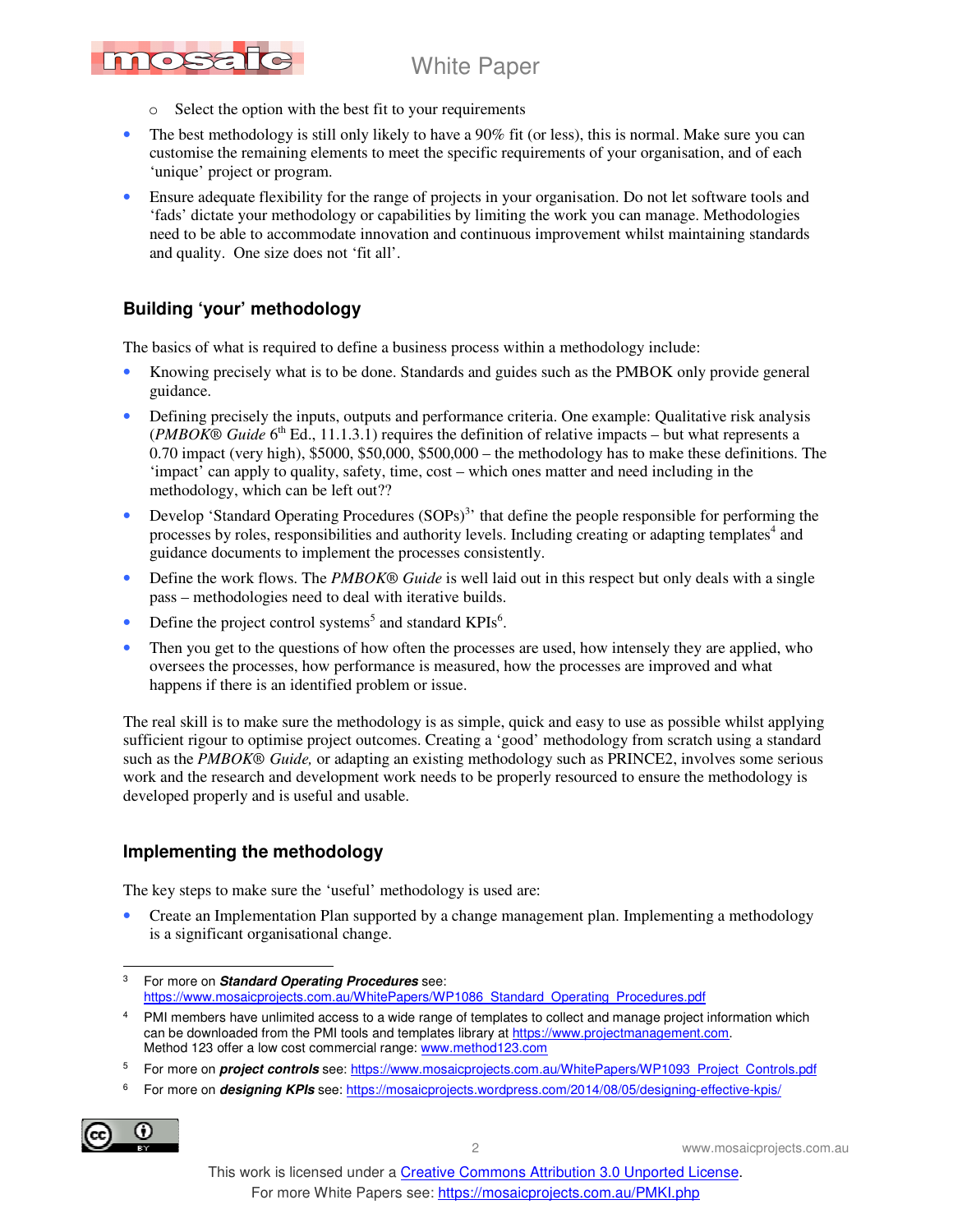# nosa

# White Paper

- Run the implementation as a change management program, including customising the methodology for your environment. Stakeholder engagement is vital to the overall success of the initiative<sup>7</sup>.
- Train the users and support staff in the methodology and ensure ongoing support.
- Ensure the methodology is followed.
- Start improving the methodology.

### **Continuous Improvement**

Ensuring the methodology is rapidly perceived as 'productive' is essential for it to be generally accepted and supported by your stakeholders. This factor linked to the fact is it usually easier to add more detail to a system that it is to remove established processes suggests starting with 'too little' process in a methodology and adding extra features later if they can be justified is better then going for a 'big bang' system with every bell and whistle.

The first rounds of improvement are planned, incrementally adding processes and procedures in a designed 'roll out' until the full methodology is used by everyone. The second phase of improvement is to focus on 'process improvements<sup>8</sup>' by continually questioning the value of each step and process to minimise the amount of effort directed to running the methodology whilst maximising its effectiveness.

### **The Benefits of Using a PM Methodology**

The key reasons for implementing a methodology are that an effective methodology will:

#### **Increase the chance of project success**

A 'good' methodology is a tried and true way of getting your projects done by ensuring that all the necessary steps are taken, no self-defeating shortcuts are introduced, and the work is done to the highest standard that the organisation can perform. This increases the chance of your project making it successfully to completion.

#### **Increases the amount of time available to spend on work**

Having one clear, consistent project management methodology in place throughout the entire organisation will reduce the need for training people in different methodologies, avoid wasting time 'reinventing the wheel', and increase the time that they can spend doing the actual work.

#### **Eliminates choices where none are required**

There's an interesting phenomenon that occurs when decisions need to be made: there is usually less input given into large, complicated decisions than there is for decisions that are routine and simple<sup>9</sup>. A project management methodology eliminates this phenomenon because most of the small decisions that are needed have been made ahead of time and the results included in the methodology.

#### **Allow for consistent reporting and analysis**

Reporting and analysis on project progress and results require the terminology that is used in the reports to be consistent. An effective methodology includes definitions and reporting standards.

<sup>&</sup>lt;sup>9</sup> For more on *decision making* see: https://www.mosaicprojects.com.au/WhitePapers/WP1053\_Decision\_Making.pdf



3 www.mosaicprojects.com.au

 $\overline{a}$ 7 For more on **stakeholder engagement** see: https://mosaicprojects.com.au/PMKI-TPI-075.php

<sup>8</sup> For more on **process improvements** see WP1046: https://www.mosaicprojects.com.au/WhitePapers/WP1046\_Process\_Improvement.pdf